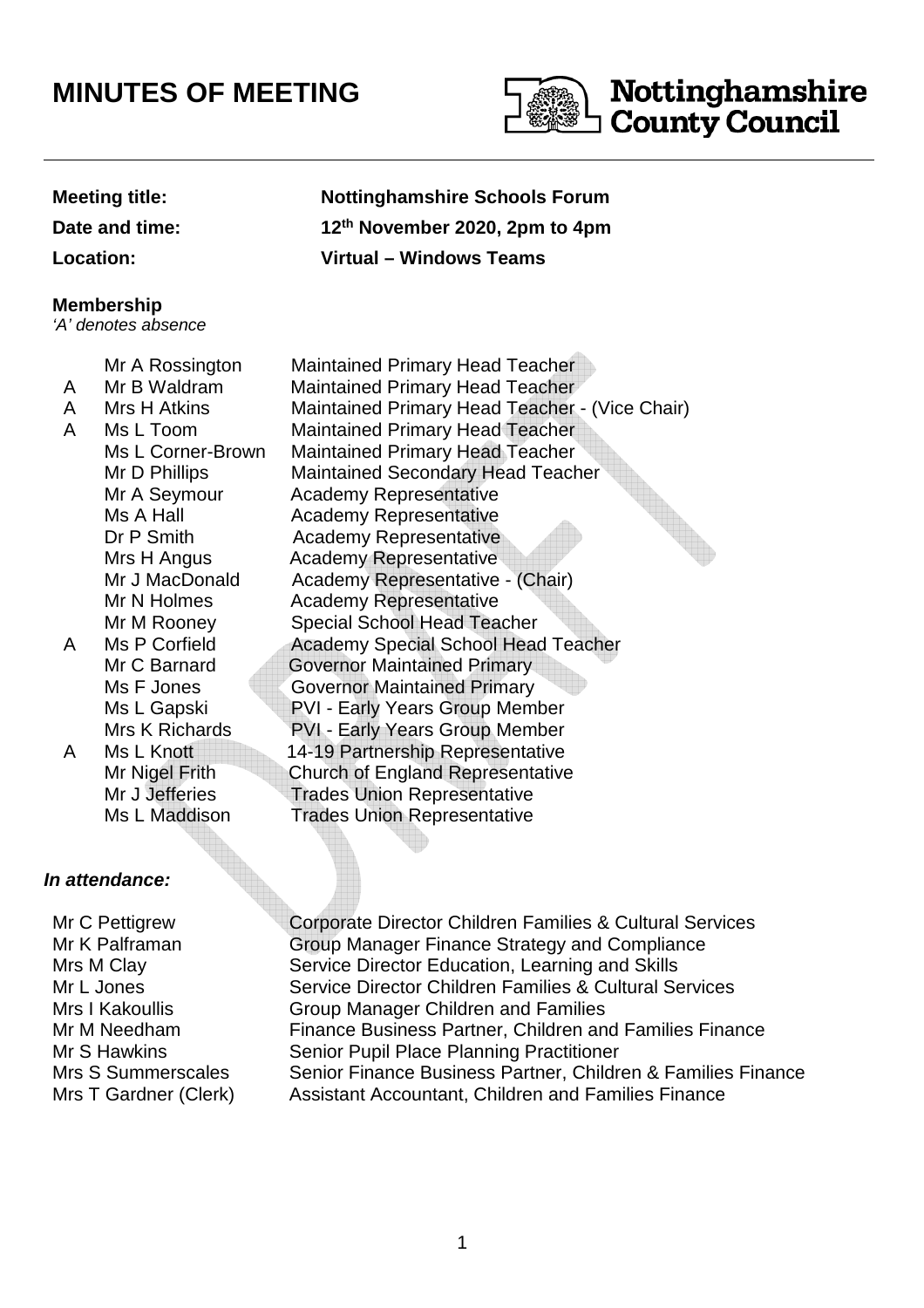| $\mathbf{1}$ . | Welcome                                                                                                                                                                                                                                                   |              |  |  |  |  |
|----------------|-----------------------------------------------------------------------------------------------------------------------------------------------------------------------------------------------------------------------------------------------------------|--------------|--|--|--|--|
|                | James Macdonald welcomed all members to the forums virtual meeting on Microsoft Teams.                                                                                                                                                                    |              |  |  |  |  |
|                | <b>Apologies</b>                                                                                                                                                                                                                                          |              |  |  |  |  |
|                | Apologies were received from Ben Waldram, Helen Atkins, Pauline Corfield, Amanda Williams, and<br>Louise Knott.                                                                                                                                           |              |  |  |  |  |
| 2.             | Minutes - 17th September 2020                                                                                                                                                                                                                             |              |  |  |  |  |
|                | <u>Minster School – application of the minimum per pupil methodology</u><br>Letter to ESFA regards the schools MPP methodology is required. Letter will come from the<br>Local Authority and Schools Forum - carry forward action to next meeting.        | <b>SS/TG</b> |  |  |  |  |
|                | 3c review of Schools Forum Membership<br>Update on vacancies - members were advised that the adverts has gone out with a closing<br>date of 20 <sup>th</sup> November, and that we now have 3 vacancies for governors as Amanda Williams<br>has resigned. |              |  |  |  |  |
|                | Due to Carlo Cuomo resignation we have a vacancy for a Catholic Diocese representative,<br>Marion Clay to contact James McGeachie to ask for a representative.                                                                                            |              |  |  |  |  |
|                | 3d Trade Union Facilities Financial Year 2020-21<br>Early years representatives requested if and how they could contribute towards the trade<br>union buy in. Marion Clay believed it was only for schools and academies and that a                       |              |  |  |  |  |
|                | discussion would be required with HR and trade unions. Not yet answered, advised this was<br>unlikely but would seek guidance - carried forward to next meeting                                                                                           |              |  |  |  |  |
|                | 3f DSG Budget Monitoring<br>In the last meeting members were advise that Nottinghamshire had been identified in the top<br>10 for effectiveness - need to send out reports to forum members                                                               |              |  |  |  |  |
|                | <b>Any Other Business</b><br>Letter to thank Carlo Cuomo was in hand - will update members at the next meeting                                                                                                                                            |              |  |  |  |  |
|                | A request for details of which academies had contributed to the trade union buy in will be<br>chased                                                                                                                                                      |              |  |  |  |  |
|                | Query regards changing the School Forum name to include Early Years - members were<br>advised that it had been queried with the ESFA and members would be updated with the<br>response at the next meeting                                                |              |  |  |  |  |
|                | Minutes approved as accurate and correct                                                                                                                                                                                                                  |              |  |  |  |  |
| 3.             | 3a - Falling Rolls Fund Working Group                                                                                                                                                                                                                     |              |  |  |  |  |
|                | Steve Hawkins presented the paper and talked through the models that had been worked<br>through over the summer following the 1 <sup>st</sup> working group meeting.                                                                                      |              |  |  |  |  |
|                | The recommendations of the report were agreed by the working group members for<br>recommendation to all forum members.                                                                                                                                    |              |  |  |  |  |
|                | <b>RECOMMENDATIONS</b>                                                                                                                                                                                                                                    |              |  |  |  |  |
|                | That the Schools Forum:                                                                                                                                                                                                                                   |              |  |  |  |  |
|                | 1. Notes the content of the report and agrees that a falling rolls fund should not be<br>created for 2021/22.                                                                                                                                             |              |  |  |  |  |
|                | Report was noted – no members were against or abstained – all members agreed                                                                                                                                                                              |              |  |  |  |  |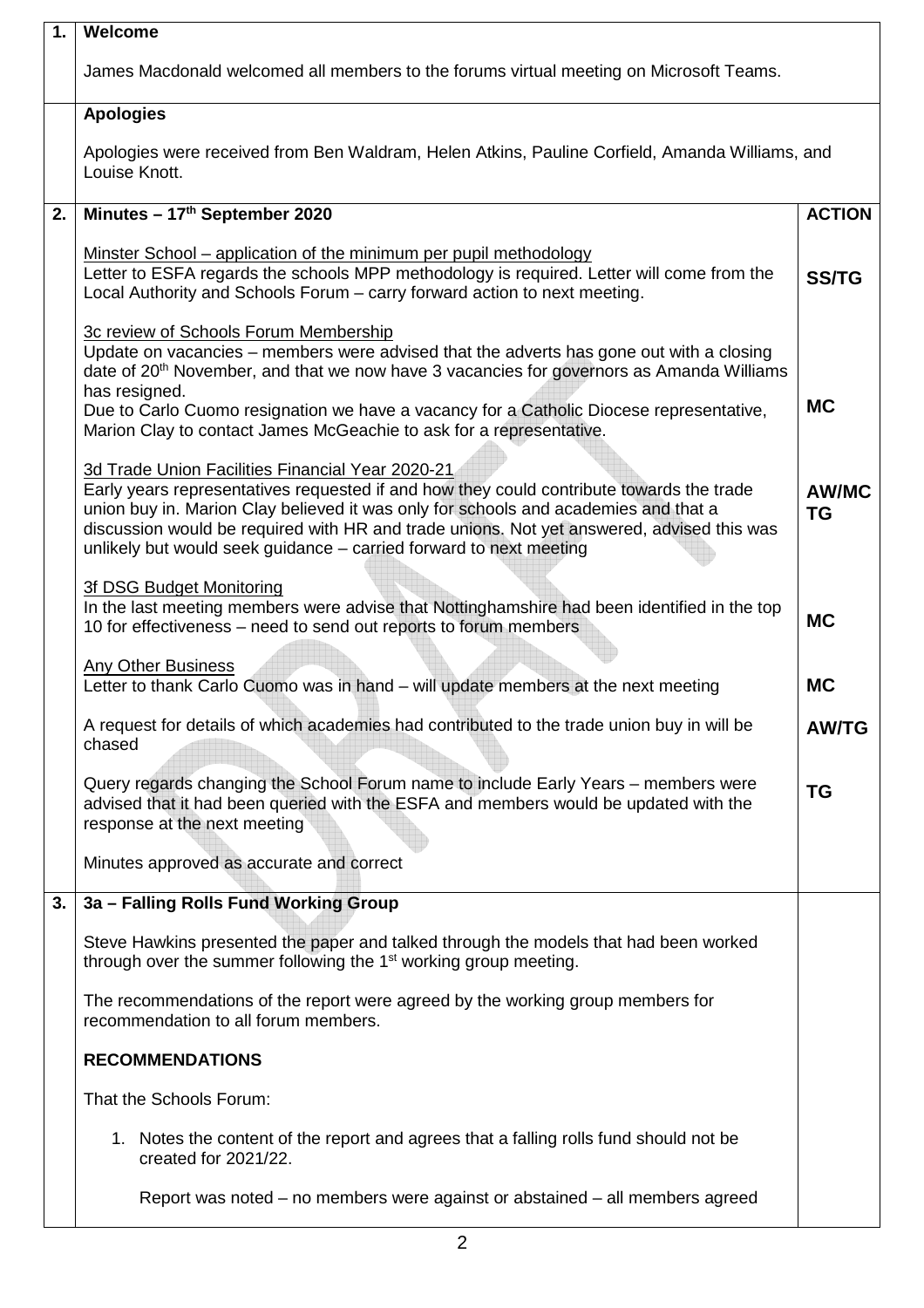2. Receives an update on the need for a falling rolls fund in Autumn 2022. This will be placed on the agenda for autumn 2022 to be re-visited **3b. DSG Financial Monitoring Report Period 7 2020/21**  Mark Needham presented the paper and explained that there was a lot of changes in the early years funding, partly due to Covid. The usual split in funding has been changed, more of the LA's allocation will be based on January 2020 data. The payments for providers for autumn has also changed for this year we have agreed to pay on either autumn 2019 or autumn 2020 hours, whichever is highest, causing us to overspend. There is still uncertainty on the impact of next year's funding more so if numbers are low in January and then grew as post COVID confidence grows. Uncertainty on the possible impact of January / Spring 21 payments as there is currently no guidance on what data we will be using to allocate funds. Matt Rooney asked for clarification on the therapy budget that special schools will not be receiving. Marion Clay advised that the £500,000 was never permanently allocated to special schools it was a notional amount to investigate and explore opportunities through partnership this was possible due to the increase in funding through the High Needs Block. We would need to seek further information from Laurence Jones. Matt Rooney urged the authority to put pressure on health budgets to help with pupils with health complications, Karen Richards added that this would relate to early years pupils too. **RECOMMENDATION/S**  That the Schools Forum 1. Notes the content of the report. Report noted **LJ 3c. 2021-22 Schools and Early Years Funding Formula** Fiona Jones declared interest as a co-opted governor to the school mentioned in the report. Sue Summerscales presented the paper. The members were given the following overview about the NFF. • IDACI updated with the latest 2019 data • Funding floor per pupil (MFG) set at 2% • Teacher pay and Pension Grant has been rolled into budgets – the basic entitlement and MPP has been increased to reflect this and the grants are included in the settings 20-21 baseline. • Individual unit valves have increased, the biggest increase has been the sparsity unit value for primary £26,000 in 20-21 increased to £45,000 Laura Gapski asked, could the sparsity factor be explained for those in the early years sector? Initial workings on the APT, taking into account the adjustment to The Minster's MPP and an increase in rates, formula looks affordable but as last year's consultation there needs to be a warning on the affordability of the formula based on October 20 data. The team is looking into an issue highlighted by Lincolnshire County Council, they have seen a 30% increase in pupils eligible for Free School Meals (FSM) between October 2019 and October 2020 which will impact on the funding received by the LA's and the affordability of the formula.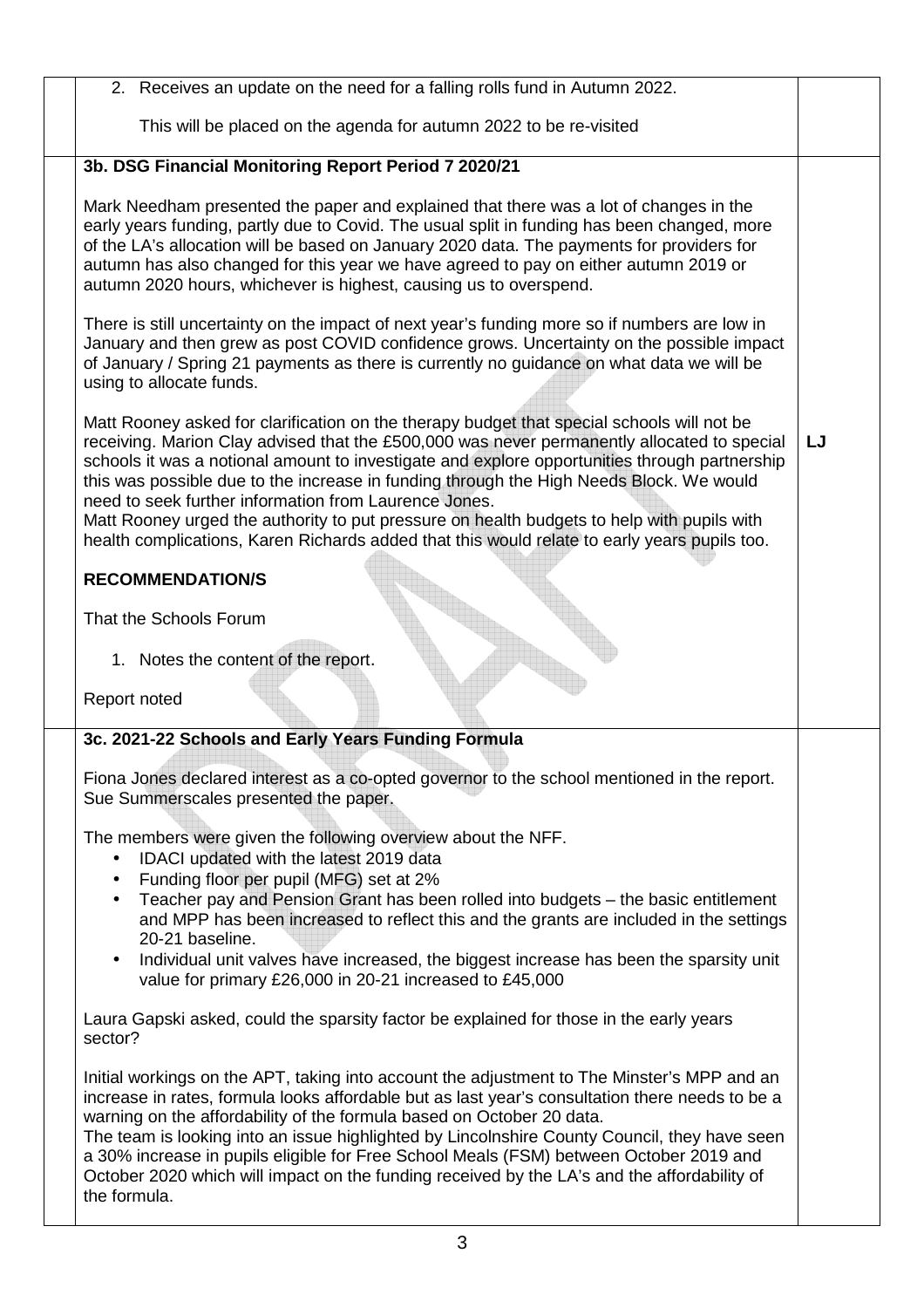The increase of eligible pupils for FSM in Nottinghamshire between the two censuses (October 2019 & October 2020) is around 26%, compared to the increase the previous year between October 2018 and October 2019 of 16%

Sue Summerscales explained that the calculated unit value for primary and secondary pupils that will be received for funding year 2021-22 by the local authority has already been set on October 2019 pupil characteristics, it will only change for actual pupil numbers based on the October 2020 census.

Fiona Jones asked if Lincolnshire have raised this issue with the ESFA. We confirmed they had and the response from the ESFA was that they have been monitoring the development of COVID-19 and its implications on FSM eligibility and cost pressures closely. They continuing to monitor the situation as they collect pupil characteristics as part of the regular census data collection cycle. At present, the ESFA have not planned a standardised approach for how this should be addressed in local formulae, given the situation will significantly vary between different local authorities and schools. For 2021-22, there are no further changes to local flexibility over distribution of funding and expect local authorities to use this flexibility to manage pressures. They will let us know if anything changes as a result of them monitoring the situation.

Sparsity criteria was discussed and the two levels that need to be met to be eligible. Maximum average number of pupils per year group, 21.4 for primary and 120 for secondary and minimum average distance to second nearest compatible school, 2 miles for primary and 3 miles for secondary. The average miles are calculated by measuring each pupils home address to the second nearest compatible school as the crow flies, where the second school could be different for every pupil depending on their home address.

A primary school has approached the local authority as they miss out on the sparsity funding. They meet the average number of pupils' criteria, but do not meet the distance criteria while it is measured as the crow flies. If the distance was measured on road distance they would qualify.

Guidance states that a local authority can request an exceptional change to how the distance is measured and could use road distance, but it would be down to the local authority to get and establish this information. We have tried to get this from the ESFA as we have been advised they are looking to change it to road distance in the hard formula but have not been able to obtain the information required. Our investigation shows that there are 9 other schools that are closer to the 2 mile criteria that miss out on the sparsity funding and to check all schools that meet the average number of pupil's criteria would require 676 searches to see which is the second nearest school then the same again to measure the road distance. Local authorities are not funded for any exceptional changes, any changes would have to be covered by the formula and fixed allocation received. Therefore, our approach would be not to make an exceptional change to sparsity at the current time.

Karen Richards, is there a reason why underperforming minority groups mention ethnicity? Would 'minority groups' not suffice? Sue Summerscales advised this was the heading as per the operational guidance

## **RECOMMENDATION/S**

That the Schools Forum: -

1. Offers it views on the options for addressing an affordability gap

Section 8 of the consultation to be re-written based around affordability with an explanation for introducing a gains cap and lowering the MFG protection. MFG must be at least 0.5%.

Once re-written consultation document to be re-looked at on behalf of all forum members by Anne Hall, James Macdonald and Fiona Jones before going live.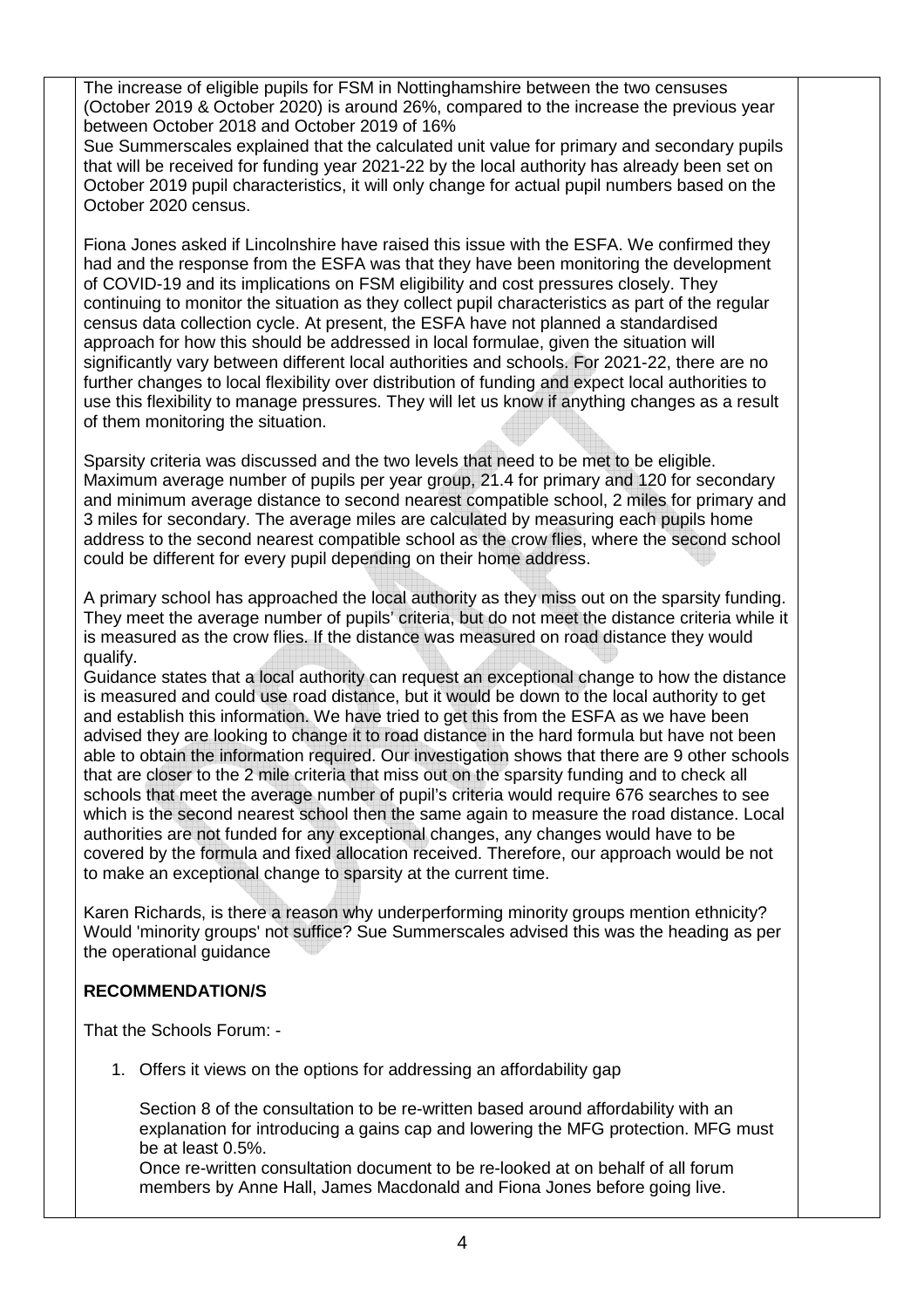2. Offers it views on the LA approach to the sparsity criteria

Anne Hall agreed with the approach the LA wish to take, James Macdonald second the approach and asked if all members agreed. – All members agreed

3. Agrees with the LA submitting a disapplication request for Minster School MPP calculation

All members agreed.

4. Consider and agree the proposals to be included in the 2020-21 schools funding consultation.

 Proposals agreed with the change as mentioned for point 1 – consultation to be relooked at on behalf of all forum members by Anne Hall, James Macdonald and Fiona Jones before going live.

5. Consider and agree the proposed timetable for the schools funding consultation.

James Macdonald asked as we are rewriting part of the consultation will the proposed timetable be achievable? Sue Summerscales advised yes, we need to decide whether we do a 2 weeks as last year or a 3 week consultation. Anne Hall suggested leaving it at 2 weeks, James Macdonald agreed and asked all members to ensure they highlight it to the sector they represent. All members agreed with the proposed timetable.

With regards the early years consultation due to the current uncertainty we are not sure what to consult on currently. After a meeting with the early years representatives it was agreed we would hold off on the consultation to see if we receive more information around the hourly rate for 2021-22. Potentially providers could have a lower hourly rate for 2021-22. Irene Kakoullis re-iterated the uncertainty we face for next year and advised that other authorities are in the same position.

Karen Richards clarified that the additional 10p received in the hourly rate for the past two years was not a top up but re allocation of the underspend in the early years block and providers were warned it was temporary.

Sue Summerscales suggested not to include the additional 10p for 2021-22, however if an underspend starts to materialise within the early years block then we would look to distribute this.

Laura Gapski, the trend in FSM eligibility will demonstrate to members the challenges the early years sector will face when our rate reduces by 10p next year without additional Government support, the sector will need full support from school forum in this respect.

Joe Jefferies, as a representative for the trade unions he wanted to stress the importance of this fund, that it covers all unions and the value for money. He hopes forum members will support this and urges academies to buy into the scheme. He stressed that no trade union receives monies from this scheme it goes back into schools and academies that have opted in, to release a member.

James Macdonald would recommend local representatives and the benefits that it brings, agrees that academies should be encouraged to buy into the scheme but it's also a political issue.

## **4. Any Other Business**

Fiona Jones asked about Manner Sutton who currently have no pupils on roll. Marion Clay notified members that Nottinghamshire County Council would be consulting to close the school, though it's not closed yet. Teachers are still being paid, and that the school is working in partnership with Kirklington.